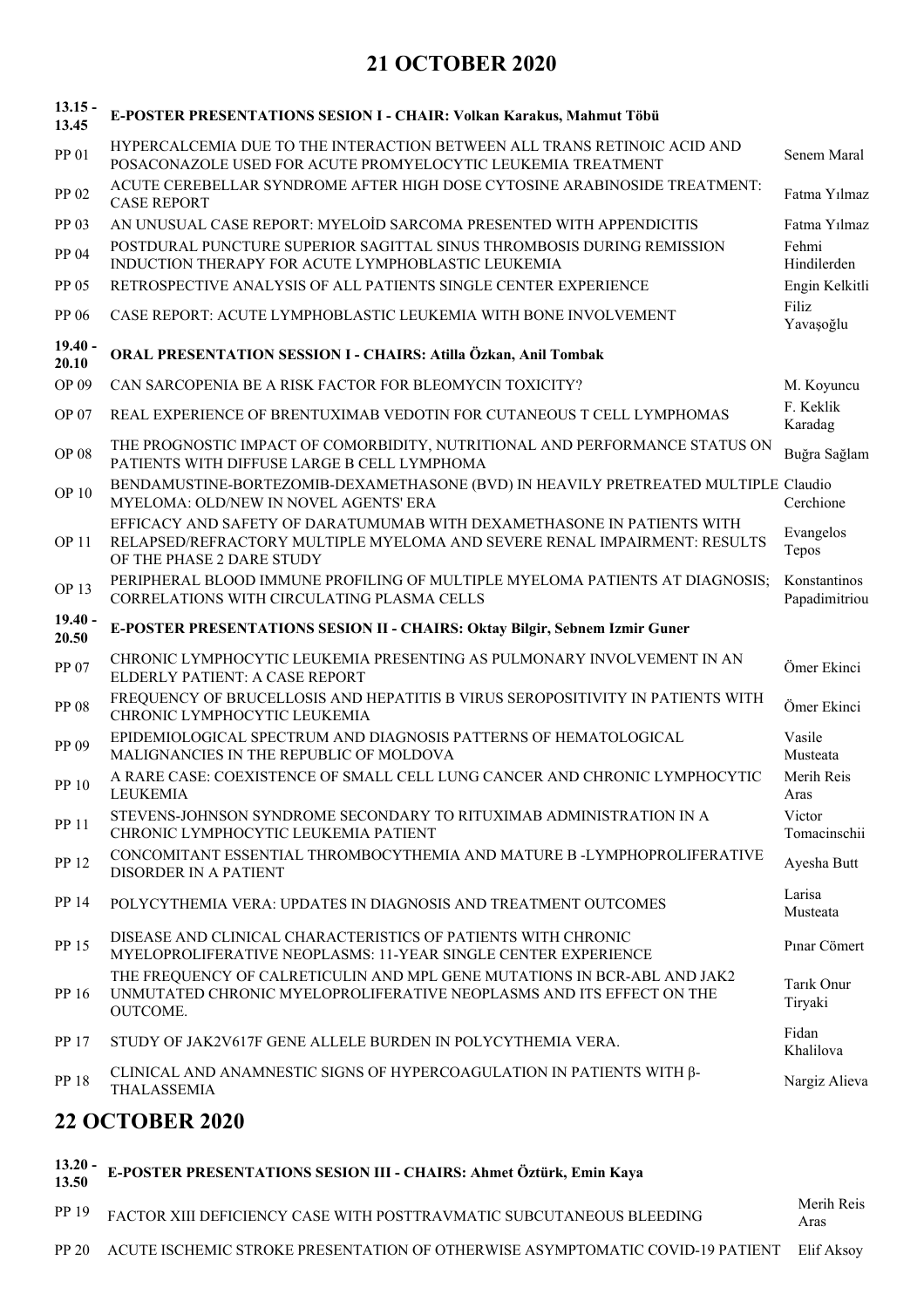| PP 21                  | ISOLATED PRIMARY SPINAL MUCOSA-ASSOCIATED LYMPHOID TISSUE (MALT) LYMPHOMA: A<br><b>RARE CASE REPORT</b>                                                                                           | Ömer<br>Ekinci           |  |  |
|------------------------|---------------------------------------------------------------------------------------------------------------------------------------------------------------------------------------------------|--------------------------|--|--|
| PP 22                  | IR2 LEADING TO COMPLETE REMISSION IN R/R RICHTER SYNDROME - A CASE REPORT                                                                                                                         | Emin<br>Abdullayev       |  |  |
| PP 23                  | PRIMARY SPINAL EXTRAMEDULLARY DIFFUSE LARGE B-CELL LYMPHOMA PRESENTING WITH<br>INITIAL SPINAL CORD COMPRESSION: A CASE REPORT                                                                     | Ömer<br>Ekinci           |  |  |
| PP 24                  | COMPARISON OF 68GA-PSMA AND 18F-FDG PET/CT UPTAKE IN DIFFERENT LYMPHOMA                                                                                                                           | Carmino<br>De Souza      |  |  |
| $19.35 -$<br>20.35     | ORAL PRESENTATION SESSION II - CHAIRS: Duzgun Ozatli, Hilmi Dogu                                                                                                                                  |                          |  |  |
| OP 02                  | BLINATUMOMAB THERAPY IN A RELAPSED ACUTE LYMPHOBLASTIC LEUKEMIA WITH<br>ISOLATED RADIUS INVOLVEMENT FOLLOWING ALLOGENEIC BONE MARROW TRANSPLANT: A<br><b>CASE REPORT</b>                          | İbrahim<br>Halil Açar    |  |  |
| OP 03                  | CARDIOVASCULAR RISK REDUCTION IN CHRONIC MYELOID LEUKEMIA PATIENTS TREATED<br>WITH THE TYROSINE KINASE INHIBITORS                                                                                 | Nataliia<br>Lopina       |  |  |
| OP 04                  | ANALYSIS OF DEMOGRAPHIC AND CLINICAL CHARACTERISTICS OF PRIMARY MYELOFIBROSIS<br>AND POST-POLYCYTHEMIA VERA / ESSENTIAL THROMBOCYTHEMIA MYELOFIBROSIS PATIENTS Aras                               | Merih. Reis              |  |  |
| OP 05                  | INCIDENCE IN PH -NEGATIVE MYELOPROLIFERATIVE NEOPLASMS IN ARMENIA FROM 2005 TO<br>2019                                                                                                            | Lusine<br>Sahakyan       |  |  |
| <b>OP 14</b>           | COVID-19 INFECTION IN CANCER PATIENTS: A SYSTEMATIC REVIEW AND META-ANALYSIS<br>WITH EMPHASIZING THE RISK AND PROGNOSIS STRATIFICATION                                                            | Ghada<br>Elgohary        |  |  |
| OP 15                  | THE FACTORS THAT AFFECT THE RESULTS OF THE RESPONSE TO RITUXIMAB TREATMENT IN<br><b>ITP PATIENTS</b>                                                                                              | Ahmet<br>Kursad<br>Güneş |  |  |
| $19.35 -$<br>20.45     | E-POSTER PRESENTATIONS SESION IV - CHAIRS: Ilhami Kiki, Pinar Tarkun                                                                                                                              |                          |  |  |
| PP 25                  | PROGNOSTIC VALUE OF PRE-TREATMENT NEUTROPHIL-LYMPHOCYTE AND PLATELET-<br>LYMPHOCYTE RATIO IN DIFFUSE LARGE B-CELL LYMPHOMA: A SINGLE-CENTER EXPERIENCE                                            | Gizem<br>Dağcı           |  |  |
| PP 26                  | TWO DISEASES IN A SINGLE LYMPH NODE: NODULAR LYMPHOCYTE PREDOMINANT HODGKIN<br>LYMPHOMA AND KAPOSI'S SARCOMA                                                                                      | Esra Turan<br>Erkek      |  |  |
| PP 27                  | EXTRANODAL MARGINAL ZONE LYMPHOMA OF THE OCULAR ADNEXA                                                                                                                                            | Engin<br>Kelkitli        |  |  |
| <b>PP 28</b>           | ALK (-) ANAPLASTIC LARGE CELL LYMPHOMA DIAGNOSED BY TONGUE ROOT BIOPSY:CASE<br><b>REPORT</b>                                                                                                      | Fatma<br>Yılmaz          |  |  |
| PP 29                  | POLATUZUMAB BASED CHEMOIMMUNOTHERAPY SHOWING COMPLETE RESPONSE IN A<br>PATIENT OF R/R DIFFUSE LARGE B-CELL LYMPHOMA                                                                               | Ünal Ataş                |  |  |
| PP 30                  | ISATUXIMAB PLUS CARFILZOMIB AND DEXAMETHASONE VS CARFILZOMIB AND<br>DEXAMETHASONE IN RELAPSED/REFRACTORY MULTIPLE MYELOMA (IKEMA): INTERIM<br>ANALYSIS OF A PHASE 3, RANDOMIZED, OPEN-LABEL STUDY | Mehmet<br>Turgut         |  |  |
| PP 31                  | RELAPSE OF MULTIPLE MYELOMA PRESENTING AS EXTRAMEDULLARY PLASMACYTOMA<br>SURROUNDING THE AORTA: A RARE CASE REPORT                                                                                | Ömer<br>Ekinci           |  |  |
| PP 32                  | A RARE SUBTYPE OF POEMS SYNDROME: IGG4 SUBTYPE                                                                                                                                                    | Fehmi<br>Hindilerden     |  |  |
| PP 33                  | MONOCLONAL GAMMOPATHY OF UNDERTEMINED SIGNIFICANCE AND SOLITARY<br>PLASMACYTOMA: PROGRESSION FACTORS IN POPULATION OF GOMEL REGION IN BELARUS                                                     | Zhanna<br>Kozich         |  |  |
| PP 34                  | POEMS SYNDROME: A "MULTIFACETED" ENTITY OF PLASMA CELL DISORDER                                                                                                                                   | Anna<br>Sevoyan          |  |  |
| PP 35                  | POMALIDOMIDE-DEXAMETHASONE IN THE MANAGEMENT OF HEAVILY PRETREATED MULTIPLE Claudio<br><b>MYELOMA</b>                                                                                             | Cerchione                |  |  |
| PP 36                  | CARFILZOMIB-LENALIDOMIDE-DEXAMETHASONE IN THE MANAGEMENT OF LENALIDOMIDE-<br>REFRACTORY MULTIPLE MYELOMA                                                                                          | Claudio<br>Cerchione     |  |  |
| <b>23 OCTOBER 2020</b> |                                                                                                                                                                                                   |                          |  |  |

|       | 13.35 - E-POSTER PRESENTATIONS SESSION V - Francesco Lo Coco Hall- Chairs: Sami Kartı, Fahri Şahin<br>14.05                  |             |
|-------|------------------------------------------------------------------------------------------------------------------------------|-------------|
| PP 37 | THE RELATIONSHIP OF HEPCIDIN, SOLUBLE TRANSFERRINE RECEPTOR, GROWTH DIFFERENTIATION FACTOR-15 AND ANEMIA IN MULTIPLE MYELOMA | Birgül Öneç |
| PP 38 | SERUM & SALIVARY FERRITIN LEVELS IN IRON DEFICIENCY ANEMIA IS THERE IS A<br>DIFFERENCE?                                      | Amr Gawaly  |
|       | PP 39 HEPCIDIN LEVEL CHANGES IN TYPE 2 DIABETES                                                                              | Amr Gawaly  |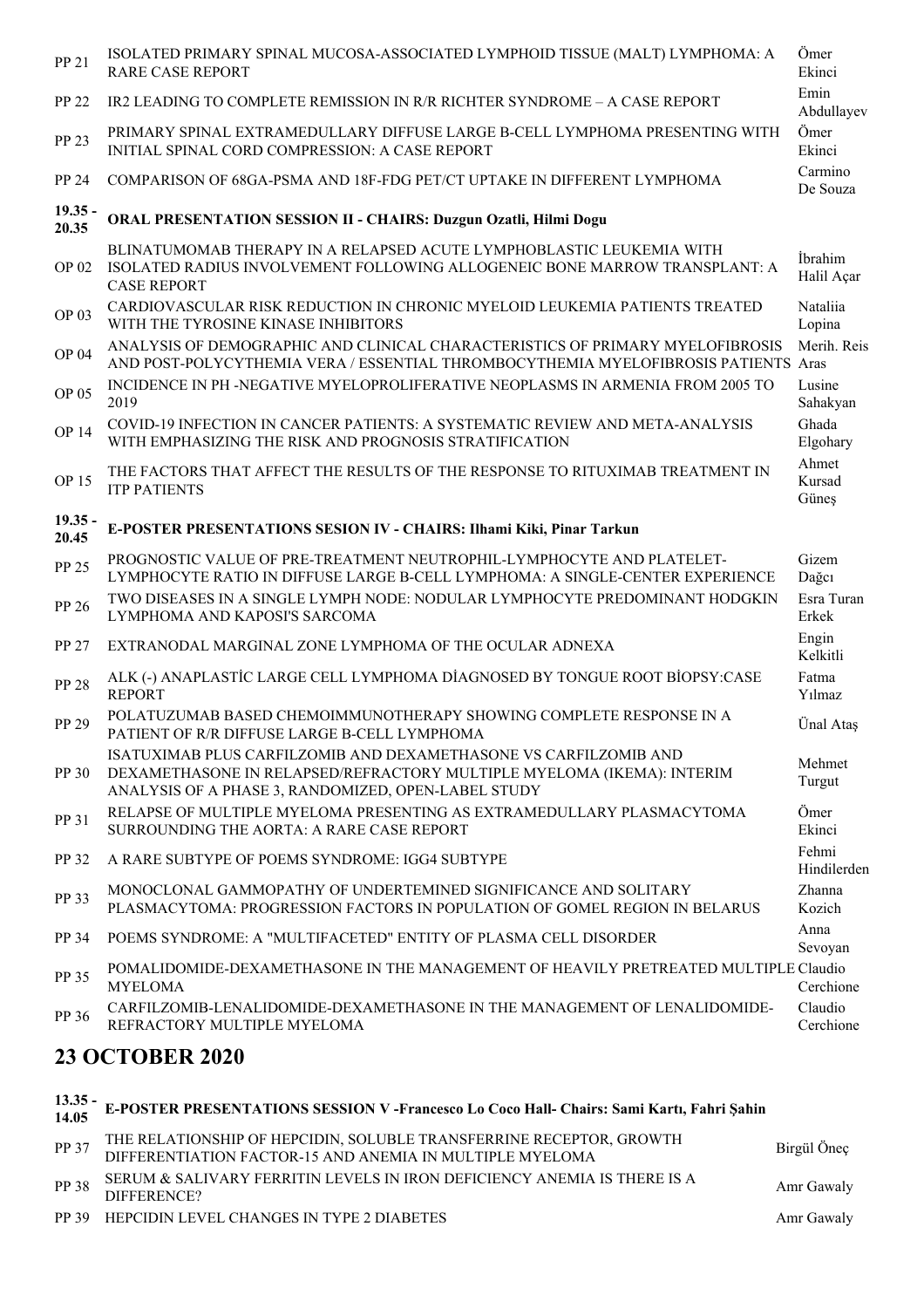| PP 40                  | CHEMOTHERAPY DELIVERING PORT-A-CATH MIGRATION INTO THE HEART: A CASE REPORT                                                                                                                              | Abdalraouf<br>Omar            |  |  |
|------------------------|----------------------------------------------------------------------------------------------------------------------------------------------------------------------------------------------------------|-------------------------------|--|--|
| PP 41                  | REACTIVE LYMPHOCYTES IN BLOOD FILM OF A COVID-19 IRAQI PATIENT: A CASE REPORT                                                                                                                            | Abdulsalam<br>Al-Ani          |  |  |
| PP 42                  | A STUDY OF HEMATOLOGICAL DISEASE PREVALENCE IN COVID-19 PANDEMIC: A SINGLE<br><b>CENTER EXPERIENCE</b>                                                                                                   | Vildan Gürsoy                 |  |  |
| 21.00                  | 20.30 - ORAL PRESENTATION SESSION III - Elizer Rachmilewitz Hall - Chairs: Oral Nevruz, Huseyin<br><b>Saffet Bekoz</b>                                                                                   |                               |  |  |
| OP 16                  | THE ROLE OF T HELPER 22 CELLS DURING ENGRAFTMENT AT HEMATOPOIETIC STEM CELL<br><b>TRANSPLANTATION</b>                                                                                                    | Orhan Kemal<br>Yücel          |  |  |
| <b>OP 17</b>           | STORY OF SUCCESS OF HAPLOIDENTICAL HEMATOPOIETIC STEM CELL TRANSPLANTATION<br>IN APLASTIC ANEMIA: A SYSTEMATIC REVIEW AND META-ANALYSIS OF CLINICAL OUTCOME<br>AND RISK ASSESSMENT.                      | Ghada<br>Elgohary             |  |  |
| <b>OP 28</b>           | THE PROGNOSTIC SIGNIFICANCE OF NEUTROPHIL/LYMPHOCYTE RATIO IN PATIENTS WITH<br><b>TERMINAL CANCER</b>                                                                                                    | Mustafa<br>SerkanAlemdar      |  |  |
| <b>OP 29</b>           | ANTI-YO POSITIVE PARANEOPLASTIC CEREBELLAR DEGENERATION ASSOCIATED WITH<br>OVARIAN CANCER: A RARE CASE REPORT                                                                                            | Yusuf İlhan                   |  |  |
| OP 30                  | GASTROENTEROPANCREATIC NEUROENDOCRINE CARCINOMA ; SINGLE CENTER<br><b>EXPERIENCE</b>                                                                                                                     | Orçun Can                     |  |  |
| 21.20                  | 19.45 - E-POSTER PRESENTATIONS SESSION VI -Francesco Lo Coco Hall- Chairs: İsmet Aydoğdu, Demet<br><b>Cekdemir</b>                                                                                       |                               |  |  |
| PP 43                  | A CASE OF MALIGNANT PERITONEAL MESOTHELIOMA AS A RARE CAUSE OF AUTOIMMUNE<br>HAEMOLYTIC ANAEMIA                                                                                                          | Isabel<br>Whybrow<br>Huppatz  |  |  |
| PP 44                  | ERDHEIM-CHESTER DISEASE: A SINGLE CENTER EXPERIENCE                                                                                                                                                      | Esra Turan<br>Erkek           |  |  |
| PP 45                  | ACUTE BRUCELLOSIS PRESENTING AS LEUKOCYTOCLASTIC VASCULITIS                                                                                                                                              | Ömer Ekinci                   |  |  |
| PP 46                  | THE FREQUENCY OF ANEMIA IN THE ELDERLY PATIENT POPULATION IN VAN PROVINCE,<br>TURKEY. A CROSS-SECTIONAL STUDY                                                                                            | Ömer Ekinci                   |  |  |
| PP 47                  | EFFECT OF HELICOBACTER PYLORI INFECTION ON THE FIRST-LINE TREATMENT OUTCOMES<br>IN PATIENTS WITH IMMUNE THROMBOCYTOPENIC PURPURA                                                                         | Ömer Ekinci                   |  |  |
| <b>PP 48</b>           | SAFETY OF CAPLACIZUMAB IN PATIENTS WITHOUT DOCUMENTED SEVERE ADAMTS13<br>DEFICIENCY DURING THE HERCULES STUDY                                                                                            | Sevgi<br>Kalayoğlu<br>Beşişik |  |  |
| PP 49                  | CAPLACIZUMAB INDUCES FAST AND DURABLE PLATELET COUNT RESPONSES WITH<br>IMPROVED TIME TO COMPLETE REMISSION AND RECURRENCE-FREE SURVIVAL IN PATIENTS<br>WITH ACQUIRED THROMBOTIC THROMBOCYTOPENIC PURPURA | Leylagül<br>Kaynar            |  |  |
| PP 50                  | TRANSPLANT IN APLASTIC ANEMIA USING COMBINED G-CSF PRIMED BLOOD AND BONE<br>MARROW STEM CELLS - A RETROSPECTIVE ANALYSIS                                                                                 | Ayesha Butt                   |  |  |
| PP 51                  | COMPARISON OF SINGLE AND DOUBLE AUTOLOGOUS STEM CELL TRANSPLANTATION IN<br>MULTIPLE MYELOMA PATIENTS                                                                                                     | Ümit Yavuz<br>Malkan          |  |  |
| PP 52                  | ARE THE HEMOGLOBIN VALUES DIFFERENT AFTER SEX -MISMATCHED ALLOGENEIC STEM<br>CELL TRANSPLANTATION?                                                                                                       | Sebnem İzmir<br>Güner         |  |  |
| PP 53                  | EXPERIENCE OF ISTANBUL FACULTY OF MEDICINE BONE MARROW BANK; PERIODICAL<br><b>ACTIVITY DOCUMENTATION</b>                                                                                                 | Oğuz Sertif<br>Avşar          |  |  |
| PP 54                  | THERAPEUTIC PLASMA EXCHANGE IN GASTRIC SIGNET RING CELL CARCINOMA PRESENTING<br>AS MICROANGIOPATHIC HEMOLYTIC ANEMIA: A RARE CASE REPORT                                                                 | Ömer Ekinci                   |  |  |
| <b>24 OCTOBER 2020</b> |                                                                                                                                                                                                          |                               |  |  |

## **09.00 - 09.30 E-POSTER PRESENTATIONS SESSION VII -Francesco Lo Coco Hall- Chairs: Salih Aksu, Sinan Dal** PP 55 A SIGNET RING CELL CARCINOMA PRESENTED AS REFRACTORY ACQUIRED THROMBOTIC THROMBOCYTOPENIC PURPURA Ümit Yavuz Malkan PP 77 CANDIDA GUILLERMONDII ONYCHOMYCOSIS INVOLVING FINGERNAILS IN A BREAST CANCER Yassine PATIENT UNDER DECETAXEL CHEMOTHRAPY Merad PP 78 PRETREATMENT NEUTROPHILE LYMPHOCYTE RATIO (NLR) MAY HAVE A PROGNOSTIC ROLE IN PATIENTS RECEIVING PEMETREXED TREATMENT FOR ADVANCED STAGE NON SMALL CELL LUNG ADENOCARCINOMA Selçuk Seber PP 79 SYSTEMIC INFLAMMATORY MARKERS AS PREDICTORS OF RESPONSE TO CHEMORADIOTHERAPY IN RECTAL CANCER Selçuk Seber